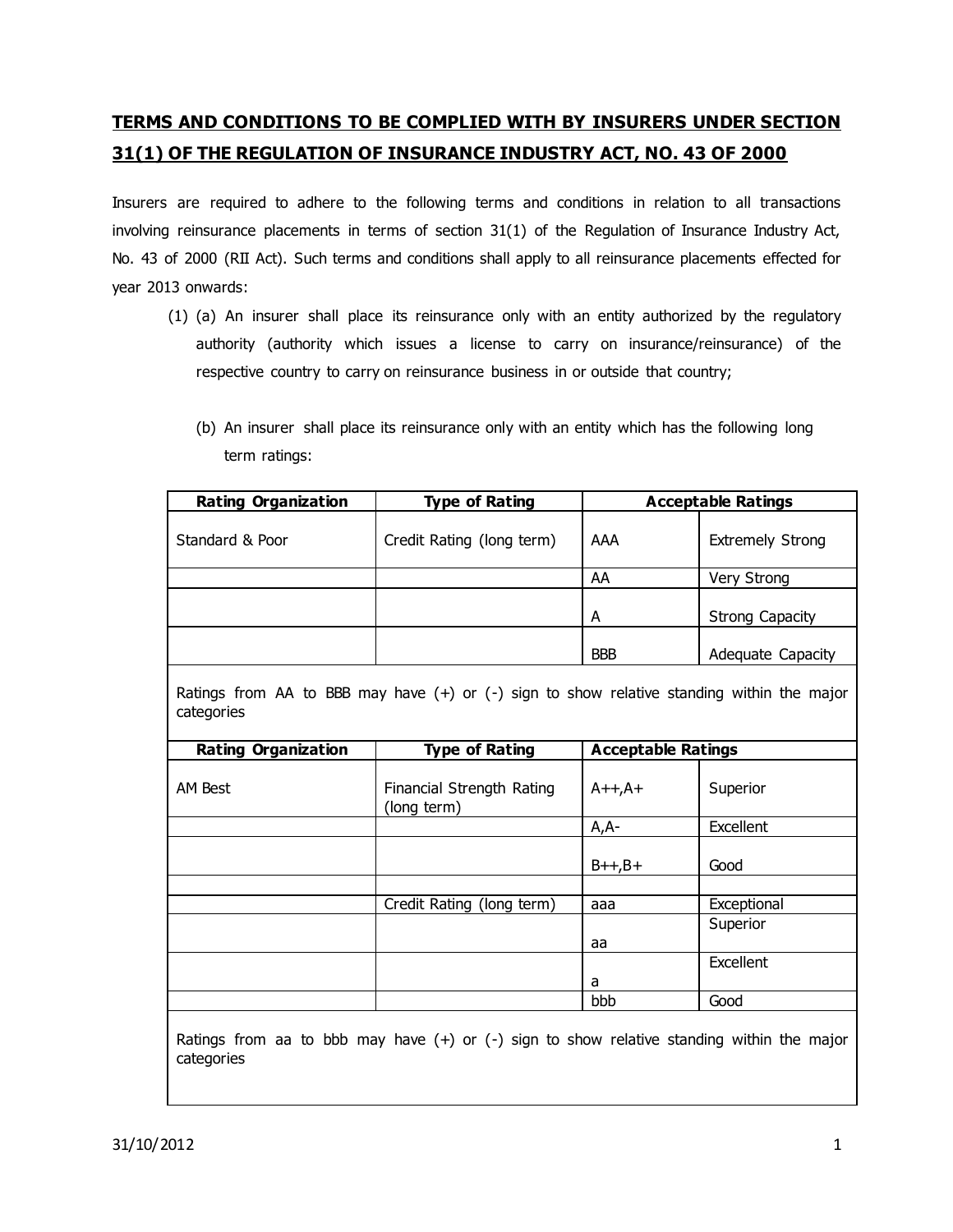| <b>Rating Organization</b>                                                                                   | <b>Type of Rating</b>        |                | <b>Acceptable Ratings</b>    |  |
|--------------------------------------------------------------------------------------------------------------|------------------------------|----------------|------------------------------|--|
| Moody's                                                                                                      | Credit Rating (long<br>term) | Aaa            | <b>Highest Quality</b>       |  |
|                                                                                                              |                              | Aa1            | <b>High Quality</b>          |  |
|                                                                                                              |                              | Aa2            | High Quality                 |  |
|                                                                                                              |                              | Aa3            | <b>High Quality</b>          |  |
|                                                                                                              |                              | A1             | <b>Upper Medium</b><br>Grade |  |
|                                                                                                              |                              | A2             | <b>Upper Medium</b><br>Grade |  |
|                                                                                                              |                              | A <sub>3</sub> | <b>Upper Medium</b><br>Grade |  |
|                                                                                                              |                              | Baa1           | Medium Grade                 |  |
|                                                                                                              |                              | Baa2           | Medium Grade                 |  |
|                                                                                                              |                              | Baa3           | Medium Grade                 |  |
| <b>Rating Organization</b>                                                                                   | <b>Type of Rating</b>        |                | <b>Acceptable Ratings</b>    |  |
| Fitch                                                                                                        | Credit Rating (long term)    | AAA            | Highest Credit<br>Quality    |  |
|                                                                                                              |                              | AA             | Very High Credit<br>Quality  |  |
|                                                                                                              |                              | A              | High Credit Quality          |  |
|                                                                                                              |                              | <b>BBB</b>     | Good Credit quality          |  |
| Ratings from AA to BBB may have $(+)$ or $(-)$ sign to show relative standing within the major<br>categories |                              |                |                              |  |

- (c) An insurer shall place its reinsurance only with an entity which has been assigned with any of the above ratings within the preceding period of eighteen months at the time of reinsurance placement;
- (d) During the year of cover, if the rating of the entity falls below the minimum rating as required above or if the rating has been withdrawn, the insurer shall forthwith inform the Insurance Board of Sri Lanka (IBSL) details pertaining to same including the following: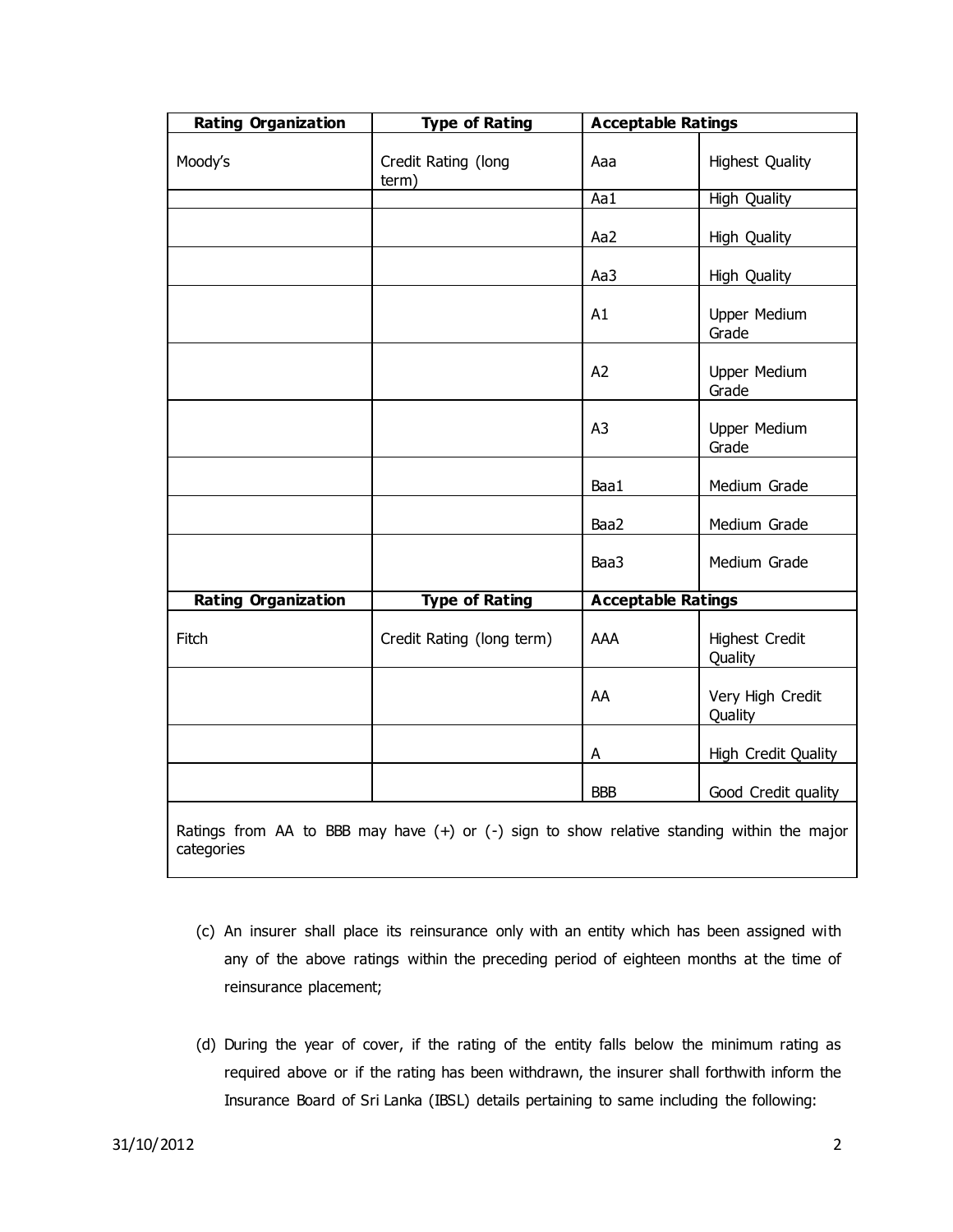- (i) the new rating assigned, rating classification, date of assignment and rating organization; and
- (ii) date of withdrawal and the reasons for same.
- (e) An insurer who wishes to place its reinsurance with a reinsurance pool is required to obtain prior approval of IBSL for the use of such security, on a case by case basis, separately for each such pool every year.
- (f) The above terms and conditions shall not apply in relation to reinsurance placements with NITF.

### (2) Unlimited liability covers.

Where unlimited liability cover is provided under a policy, irrespective of the class or the category, no un-rated Insurer/Reinsurer should be accepted as the Reinsurer on the panel of insurers. The ideal situation, from a security point of view, being that the Insurer should obtain unlimited reinsurance protection. However, in so far as motor third party bodily injury under Motor Policies or Common law Liability under WCI policies are concerned, if an Insurer, either in consideration of the past claims experience, the composition of the portfolio and/or the level of exposure, opts to have a limited reinsurance protection, such decision shall be at their own risk, in view of the unlimited cover provided under the policies. Where an option to obtain a restricted limit of cover is exercised, such limitation shall however not be less than Rs. 200 million on any one loss or series of losses arising out any one event.

In respect of all classes/categories, other than Third party bodily injury cover under Motor Policies and Common law liability cover under WCI policies, unlimited cover may be provided under an original policy only if there is in place, an unlimited reinsurance protection relating to such liability.

Terms and conditions specified in (1) above shall apply to unlimited liability covers as well.

### (3) Reinsurance Treaty cover notes

Certified copies of all Cover Notes in respect of Reinsurance Treaties should be forwarded to IBSL as soon as possible, but before  $15<sup>th</sup>$  of March each year together with details required by IBSL in the format prescribed therein.